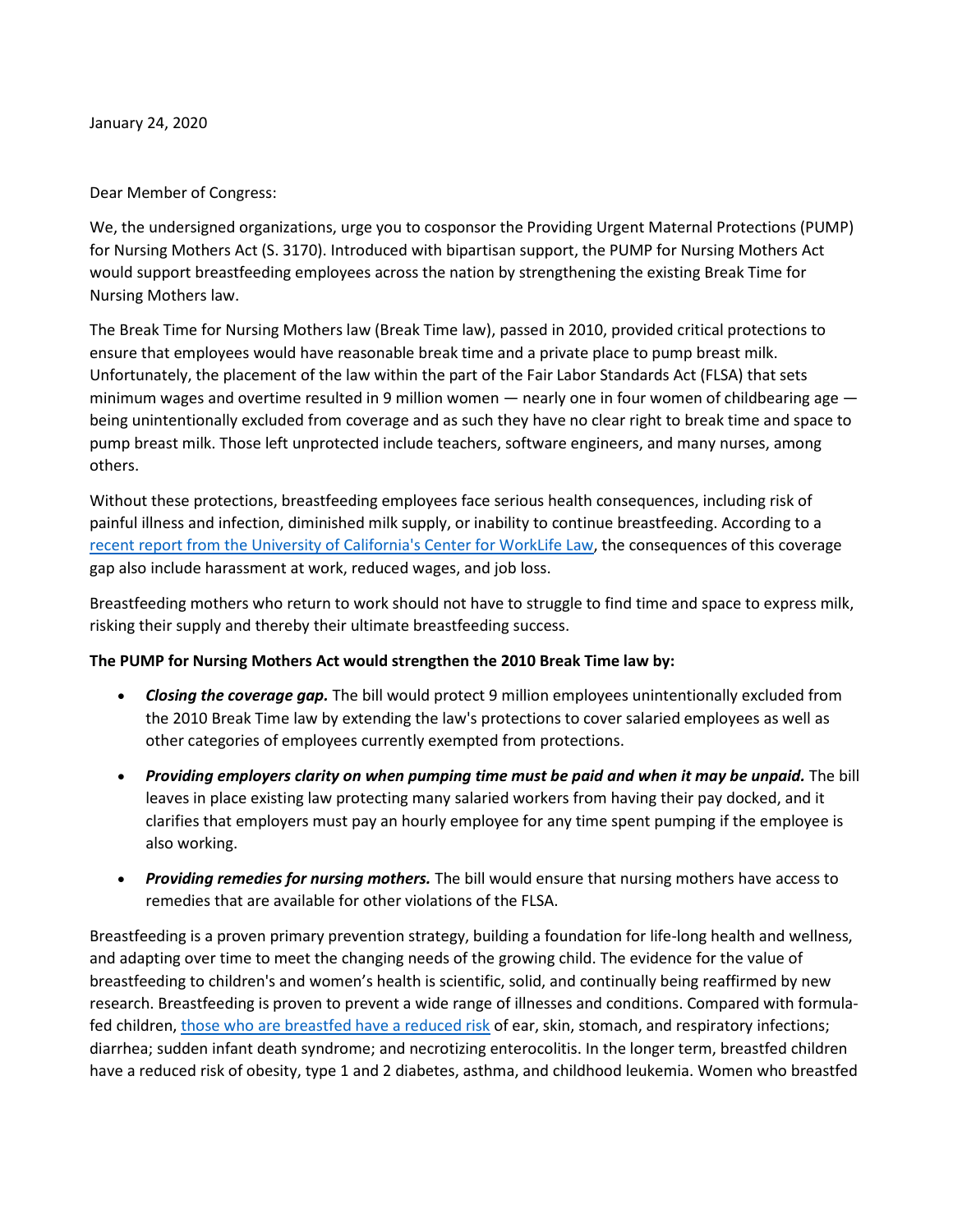their children have a [reduced long-term risk](https://effectivehealthcare.ahrq.gov/products/breastfeeding/research) of diabetes, cardiovascular disease, and breast and ovarian cancers.

A [2016 study of both maternal and pediatric health outcomes and associated costs](http://www.usbreastfeeding.org/p/cm/ld/fid=438) showed that if 90% of mothers received the support they need to breastfeed their infants according to medical recommendations, 2,600 maternal and child deaths, \$2.4 billion in medical costs, and \$10.8 billion in costs of premature death would be prevented, annually.

More than half of mothers return to the paid labor force before their children are three months old, with as many as one in four returning within just two weeks of giving birth. Many of these mothers choose to continue breastfeeding well after their return to work to meet standard health guidelines—and those employees need to express (or pump) breast milk on a regular schedule.

Businesses of all sizes and in every industry have found simple, cost-effective ways to meet the needs of their breastfeeding employees as well as their business. The HHS Office on Women's Health hosts the *[Supporting](https://www.womenshealth.gov/supporting-nursing-moms-work)  [Nursing Moms at Work: Employer Solutions](https://www.womenshealth.gov/supporting-nursing-moms-work)* resource, which provides a critical link between the need for workplace support for breastfeeding families and the need for implementation guidance for their employers. The online resource provides a user-friendly tool that employers can easily navigate to identify and implement industry-specific solutions to providing time and space accommodations.

According to the HHS *[Business Case for Breastfeeding,](https://www.womenshealth.gov/breastfeeding/breastfeeding-home-work-and-public/breastfeeding-and-going-back-work/business-case)* employers that provide lactation support see an impressive return on investment (almost 3:1), including lower health care costs, absenteeism, and turnover, and improved morale, job satisfaction, and productivity. It is easier to provide temporary, scheduled breaks for milk expression than to cover the missed work shifts of an employee who is absent because either they or their baby is sick.

While 83% of babies are breastfed at birth, only 25% of U.S. infants are still exclusively breastfed at six months [of age.](https://www.cdc.gov/breastfeeding/data/reportcard.htm) Obstacles, especially workplace barriers, can make it difficult to fit breastfeeding into many parents' lives. But research clearly shows that employed mothers with access to workplace support are less likely to stop breastfeeding early.

The Providing Urgent Maternal Protections (PUMP) for Nursing Mothers Act is a common-sense and important step toward eliminating the barriers to breastfeeding and ensuring *all* families have the opportunity to reach their personal breastfeeding goals.

Again, we urge you to cosponsor this critical legislation and stand ready to help you achieve its passage.

Sincerely,

**CO-SIGNERS**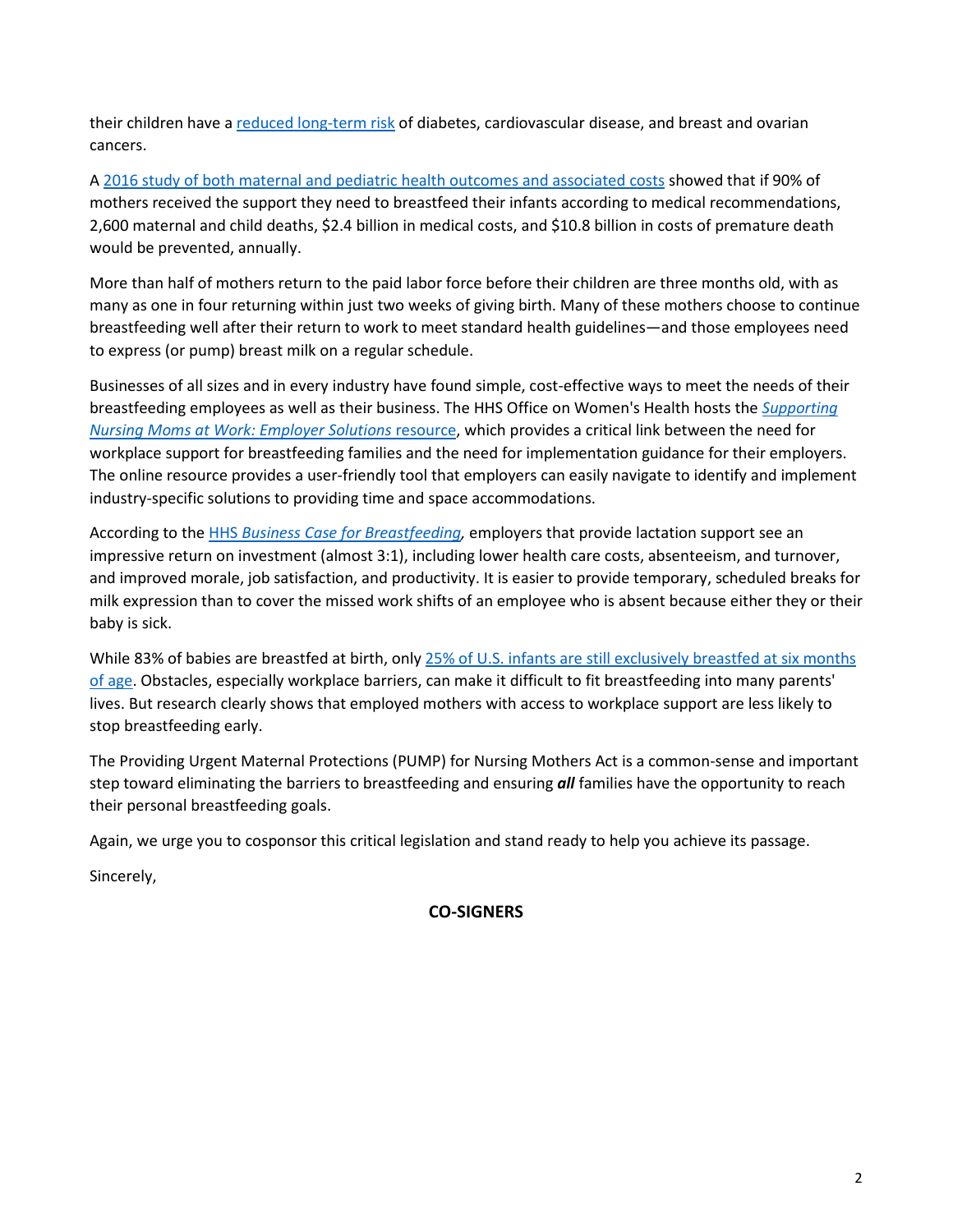**International, National, & Tribal Organizations:**  1,000 Days A Better Balance Academy of Breastfeeding Medicine Academy of Nutrition and Dietetics American Academy of Family Physicians American Academy of Nursing American Academy of Pediatrics American Association of Birth Centers American Breastfeeding Institute American College of Nurse-Midwives American College of Obstetricians and Gynecologists American Public Health Association Association of Maternal & Child Health Programs Association of State Public Health Nutritionists Association of Women's Health, Obstetric and Neonatal Nurses Baby Cafe USA Black Mothers' Breastfeeding Association Breastfeeding USA Every Mother, Inc. HealthConnect One Healthy Children Project, Inc. Human Milk Banking Association of North America International Board of Lactation Consultant Examiners® (IBLCE®) International Childbirth Education Association Lactation Education Resources La Leche League Alliance for Breastfeeding Education La Leche League USA Mom2Mom Global/Breastfeeding in Combat Boots MomsRising National Alliance for Breastfeeding Advocacy National Association of Pediatric Nurse **Practitioners** National Association of Professionals and Peer Lactation Supporters of Color

National WIC Association pumpspotting Reaching Our Sisters Everywhere, Inc. Search Influence The Adelante Network, the Latino Network for Health and Education The Institute for the Advancement of Breastfeeding and Lactation Education TIME'S UP Now Transport Workers Union of America United States Lactation Consultant Association U.S. Breastfeeding Committee Women-Inspired Systems' Enrichment

## **Regional, State, & Local Organizations:**

Access Midwifery, LLC Alabama Breastfeeding Committee Alaska Breastfeeding Coalition African American Breastfeeding Alliance of Dane County, Inc. Appalachian Breastfeeding Network Arkansas Breastfeeding Coalition, Inc Asian Breastfeeding Task Force Akwaaba Mama Birthing Miracles Pregnancy Services LLC Breastfeeding Coalition of Delaware Breastfeeding Hawaiʻi BreastfeedLA California Breastfeeding Coalition Coalition of Oklahoma Breastfeeding Advocates Colorado Breastfeeding Coalition Connecticut Breastfeeding Coalition Expectants Parents Organization Florida West Coast Breastfeeding Task Force Fortunate Futures Georgia Breastfeeding Coalition Greater Miami Valley Breastfeeding Coalition Healthy Start Coalition of Orange County Kansas Action for Children Kansas Breastfeeding Coalition Knoxville Lactation Clinic Lactation Whisperer